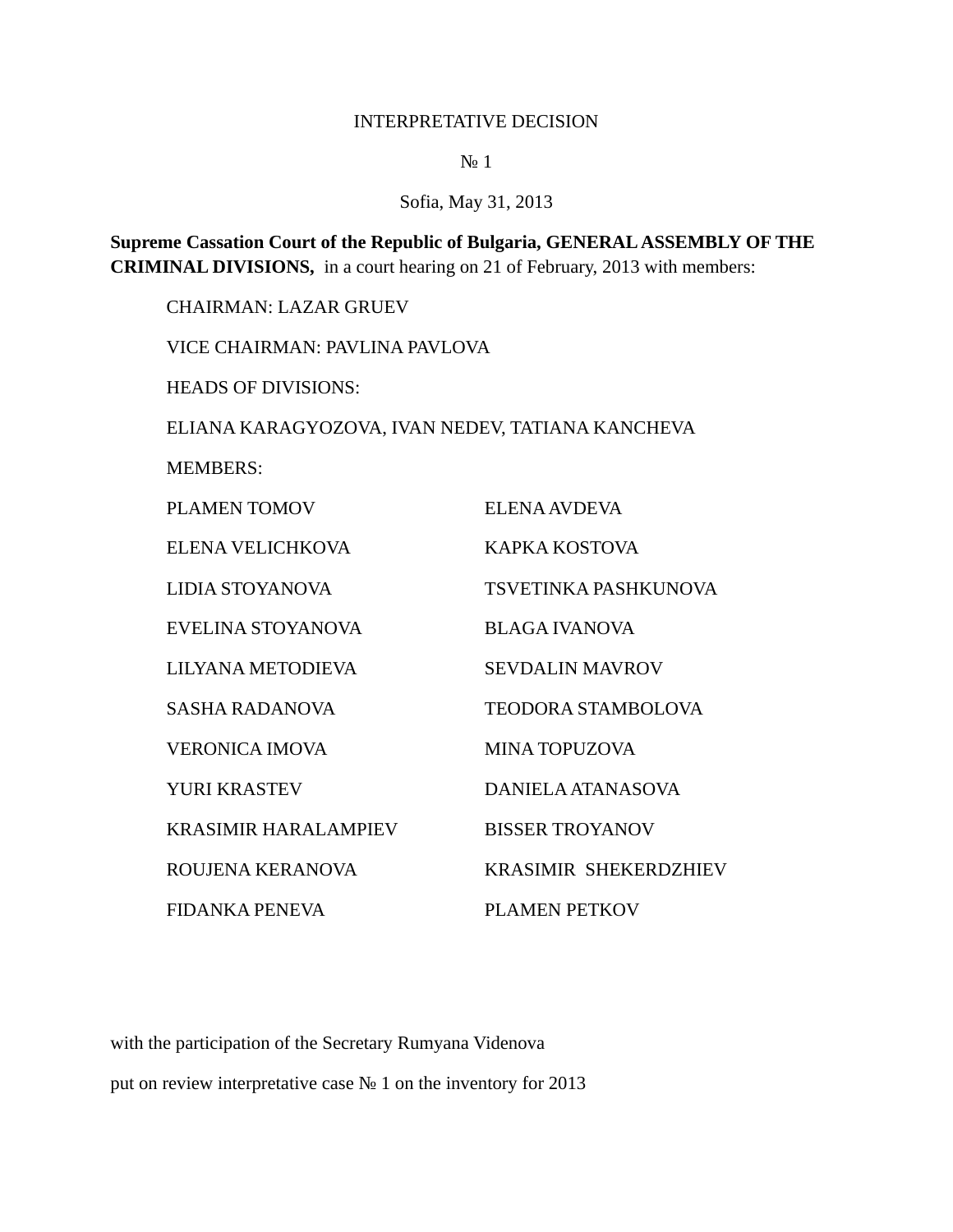reported by Judge ELENA AVDEVA

The Chairman of the Supreme Cassation Court of the Republic of Bulgaria pursuant to Art. 125 of the Law on judiciary has made a request the General Assembly of the Criminal Divisions of the Supreme Cassation Court (GACD) to issue an interpretative decision because of contradictory court practice (case law – my note) on the application of Art. 172b of the Penal Code (PC) in relation to the protection of right over trademark.

The following questions are raised:

I. Regarding the objective elements of the criminalcomposition of art. 172b

1. Is there an objective element part of the composition of the Art.172b "Use in commercial activity" when goods are passing transit through the territory of the Republic of Bulgaria?

2. Whether the use of signs similar to foreign trademarks constitutes a crime under the Art.172b of Penal Code?

3. Is the principle of Community exhaustion of right over a trademark is applicable when establishing the unlawful use of trademark under Art. 172b of Penal Code?

4. When there is an element "commercial activity" of the composition of art. 172b of Penal Code?

ІІ. Regarding the elements that outline the subject of the criminal composition of art. 172b of Penal Code

1. Who is the subject of the crime under art.172b of Criminal Code, when a user of illegally identified goods is a legal entity?

2. Is it mandatory the subject of the crime under art. 172b of Penal Code to be a trader within the meaning of the Commercial Law?

ІІІ. Regarding the occurrence of damages/harmful consequences and the procedural role of the injured person/injured legal entity by the crime under art. 172b of Penal Code?

1. Whether damages, subject to compensation, occur from the crime under art. 172b of Penal Code?

2. Is there an injured person/injured legal entity from the crime of Art. 172b of Penal Code and is it possible it to be constituted as a civil claimant in the criminal process?

GACD, in pursuance of its powers under Article 124 of the Constitution of the Republic of Bulgaria and art. 124, par. 1, it. 1 of the Law on judiciary, in order to pronounce took in consideration the following: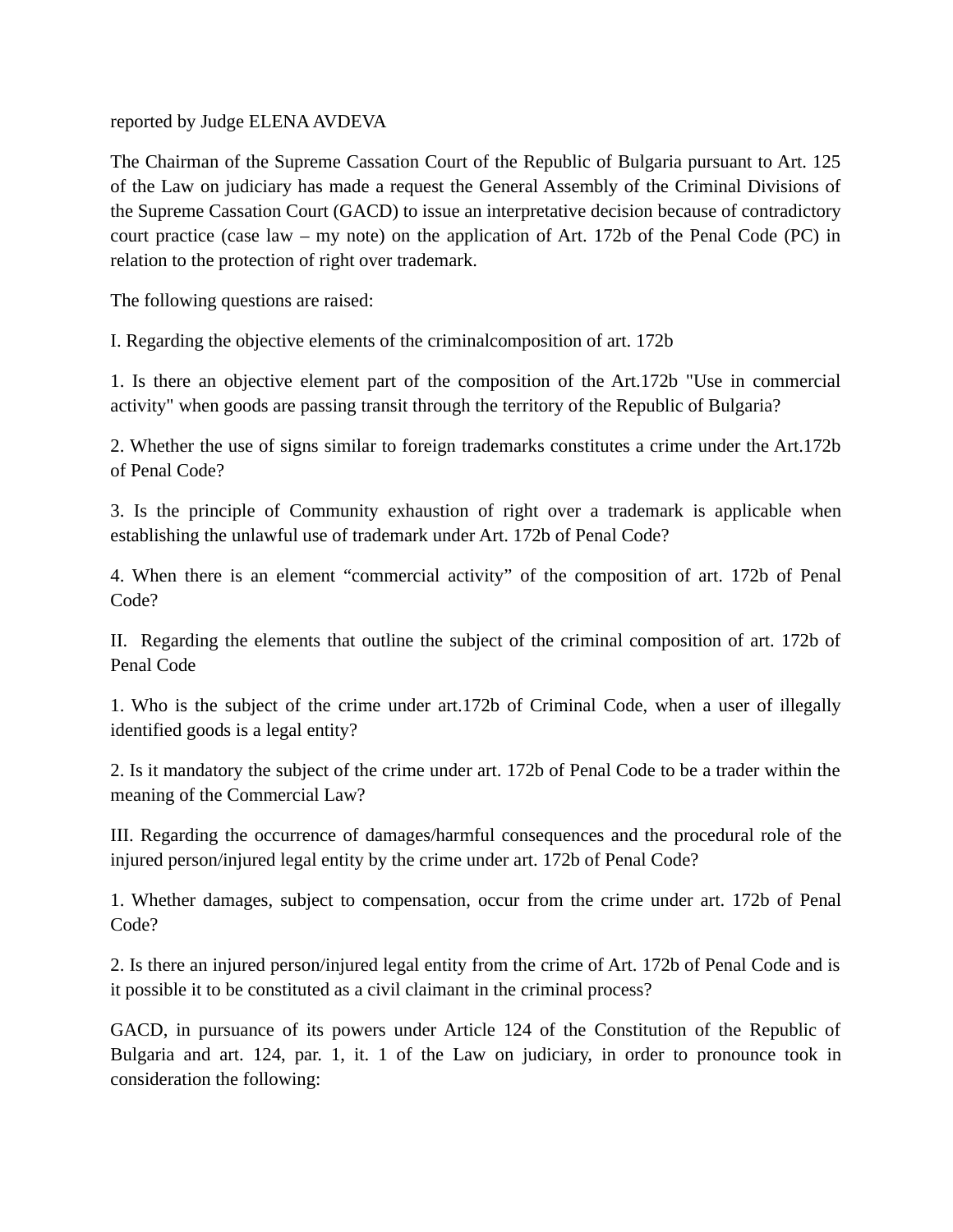Public relations arising in connection to the exclusive right over a trademark have criminal protection under art. 172b of the Penal Code.

The provision has blanket structure, and therefore its interpretation is bound to its supplementing provisions of the special Law on marks and geographical indications (Prom. SG 81 of 14.09.1999, in force since 15.12.1999 latest revision SG 54 of 15.07.2011). It is a product of Bulgarian legal tradition (first law on trade and industrial brands is adopted by the National Assembly on 11.18.1892, and is published in the State Gazette, issue 16 of 01.22.1893) (LMGI) and the introduced by the legislator international and EU Community law of intellectual property.

 It is therefore of importance for the appropriate application of art.172b Penal Code the principles enshrined in First Council Directive EC 89/104/EEC of 21.12.1988 for approximation the laws of Member States relating to trademarks repealed by Directive 2008/95/EC of the European Parliament and of the Council of 22.10.2008 on the approximation of the laws of the Member States relating to trade marks (codified version), Directive 2004/48/EO of the European Parliament and of the Council of 29.04.2004 on enforcement of intellectual property rights and Agreement on Trade Related Aspects of intellectual property Rights constituting Annex 1B of Marrakesh Agreement Establishing the World Trade organization (TRIPS) as well the case law of the Court of EU (ECJ) on preliminary requests. Important objective sources of law on the subject are Regulation № 207/2009 of Council of 26.02.2009 on the Community trade mark (codified version) and Regulation № 1383/2003 by the Council of 22.07.2003 concerning customs action against goods suspected of infringing certain intellectual property rights and the measures to be taken against goods found to have infringed such rights.

In this legal framework GACD has reached the following answers on the raised questions:

On point I.1

The objective element of the crime under art. 172b of Penal Code "Use in Commercial activity" finds its legal definition in the supplementing provision of Art. 13, par. 2 of LMGI. In the provision are exhaustively listed the actions, in the course of which it can be assumed infringement of the right of the trademark owner through use without his consent of identical or similar to the registered signs.

These are:

1. affixing the sign to the goods or to the packaging thereof;

2. offering the goods, placing them on the market or stocking them for these purposes under that sign, or offering or supplying services thereunder;

3. importing or exporting the goods under that sign;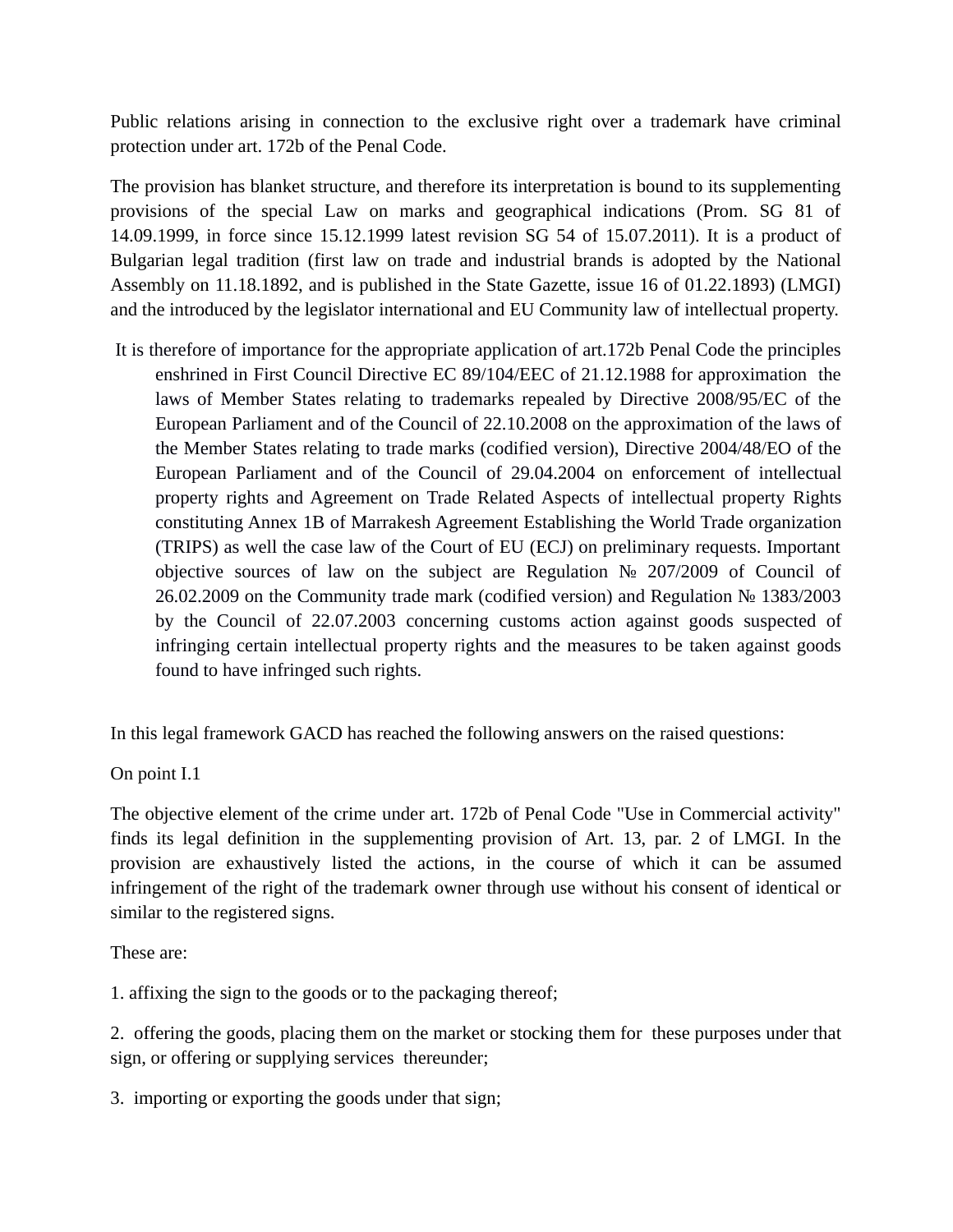4. using the sign on business papers and in advertising.

Paragraph 1, Item 12 of the Additional Provisions of LMGI defines the activity of import or export as the actual carrying across the border of the Republic of Bulgaria of goods, regardless of whether the customs regime has been operated with respect to such goods. Transit according to Art. 97, par. 1 of Law on Customs (Prom. SG. 15 of 6.02.1998, in force since 1.01.1999, the latest revision SG 15 of 15.02.2013, in force from 1.02.2013 (LC) is a type of custom regime which allows movement from one place to another one the customs territory of the Republic of Bulgaria

- 1. foreign goods without being charged with import customs duties and without being subject to trade policy measures;
- 2. local goods in cases and under terms specified in the Regulations for which restrictive or promotional export measures have been provided for with the aim that these measures should not be avoided or used illegally.

The comparison between Art. 97, par. 1 of LC and 13, par. 2 item 3 of LMGI shows that the custom regime *transit* is supposed actual carrying of goods across the border of the country by putting them in its customs space, making it possible to be conducted a crime under the art.172b of Penal Code. This hypothesis, however, is conceivable when transit only non-original products aimed at the european consumer.

The arguments on this are as follows: Bulgarian jurisprudence has established mandatory definition which clearly differentiated from the original goods from the non-originals, counterfeited, imitated goods. In p.4 of Interpretative Decision № 1 from 15.06.2009 to SCC on interpretative case № 1/2008 of GATD states that "the original goods bear the graphic image of the sign of the registered trademark with the consent of the right holder." Per argumentum a contrario, the absence of consent for the use of the sign of the registered mark places the goods in the category of non-originals, counterfeited, imitated goods.

According to the definition of par.1, it.12 of the Additional Provisions of LMGI in the meaning of this law the terms *import* and *export* are related to goods, bearing a sign identical or similar to the registered mark, but not uniform with it, i.e. these are goods, marked with non-original sign, which is not authorized by the titular.

In the objective composition of the executive act of the crime art.172b Penal Code is included the important element the use of the mark to be concluded without the consent of the holder of the exclusive right and without legal basis, by which the legislator clearly points to the cases of operation with non-original, counterfeit goods.

Support of the view that in the transit passing of goods in the context of the crime of art. 172b Penal Code of importance is their non-original character can be found in art. 2, par. 1, (a) and art. 3, par.1 of Regulation № 1383/2003 by the Council of 22.07.2003. The Regulation as a whole is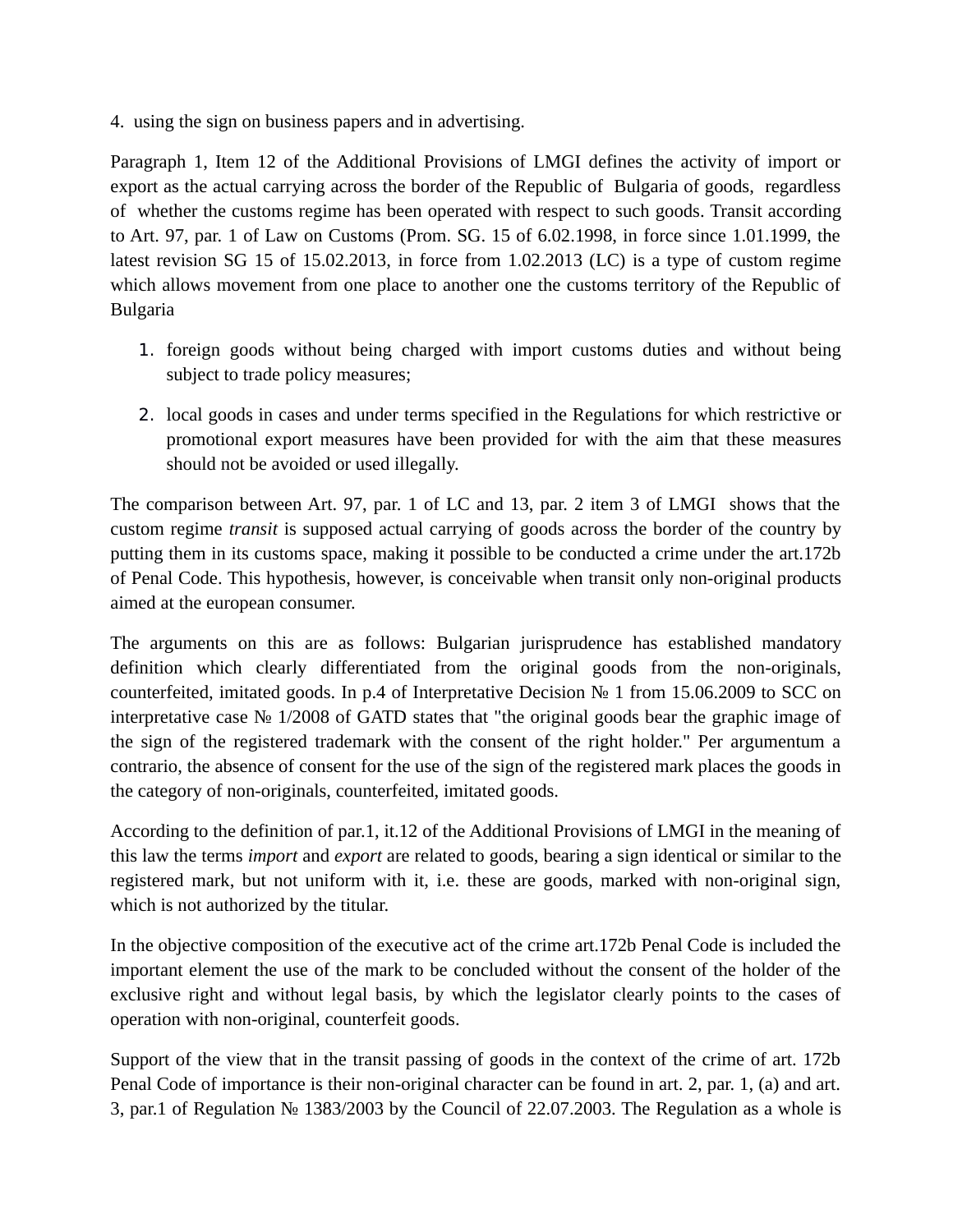dedicated to the activities of customs authorities in respect to goods suspected to or infringing certain rights of intellectual property. For its purposes goods, infringing intellectual property are the imitated goods (Art. 2, par.  $1/a$ ) and vice versa, its provisions do not apply to goods on which is placed a trademark with the consent of proprietor of that mark (Art. 3, par. 1).

Next, GACD notes that the pointed normative sources build legal protection within the frames of European Union and are aimed against infringements of the right over a trade mark, applicable under the Community law or the domestic law of the Member State. Therefore the custom regime *transit* itself does not establish infringement of the exclusive right over a mark, if the goods are not subject to commercial transaction, aimed at consumers in European Union. This understanding of the law<sup>[1](#page-4-0)</sup> impose in each particular case to be clarified whether the transit passing to a third country goods are intended for the European market. When there is no data in this regard, there is no ground for criminal liability for violation of industrial property rights under art. 172b of the Penal Code. Furthermore, in accordance to art. 81, par. 6 of LMGI the legislator has excluded also the administrative liability for transit passing goods, which complements the arguments of the above interpretation of art.172b of Penal Code.

On p.I.2.

Some court panels find that the crime under art.172b of Penal Code has as its object goods bearing the trademark in its original state as in the registration, therefore in the use of identical or similar sign lack object of crime.

Other court panels share the understanding, that object of the crime are goods with placed without the consent of trademark owner sign which may be identical or similar to the registered trademark.

GACD considers as right for the second opinion.

The terms "a sign similar to a registered mark" and "sign identical to the registered trade mark" are included in the composition of crime under art. 172b of Penal Code by way of reference to the LMGI. Pursuant to art. 13, par. 1 LMGI the owner of exclusive right over mark is entitled to prevent a third party without his consent from using in the commercial activity any sign which

- 1. is identical with the mark in relation to goods or services which are identical with those for which the mark is registered;
- 2. because of its identity with or similarity to the mark and the identity or similarity of the goods or services covered by the mark and the sign, there exists a likelihood of confusion on the part of the consumers; the likelihood of confusion includes the likelihood of association between the sign and the mark;

<span id="page-4-0"></span><sup>1</sup> See Decisions on Case Class International C-405/03, Joined Cases C-446/09 and C-495/09 and Case L'Oreal – C-324/09 of ECJ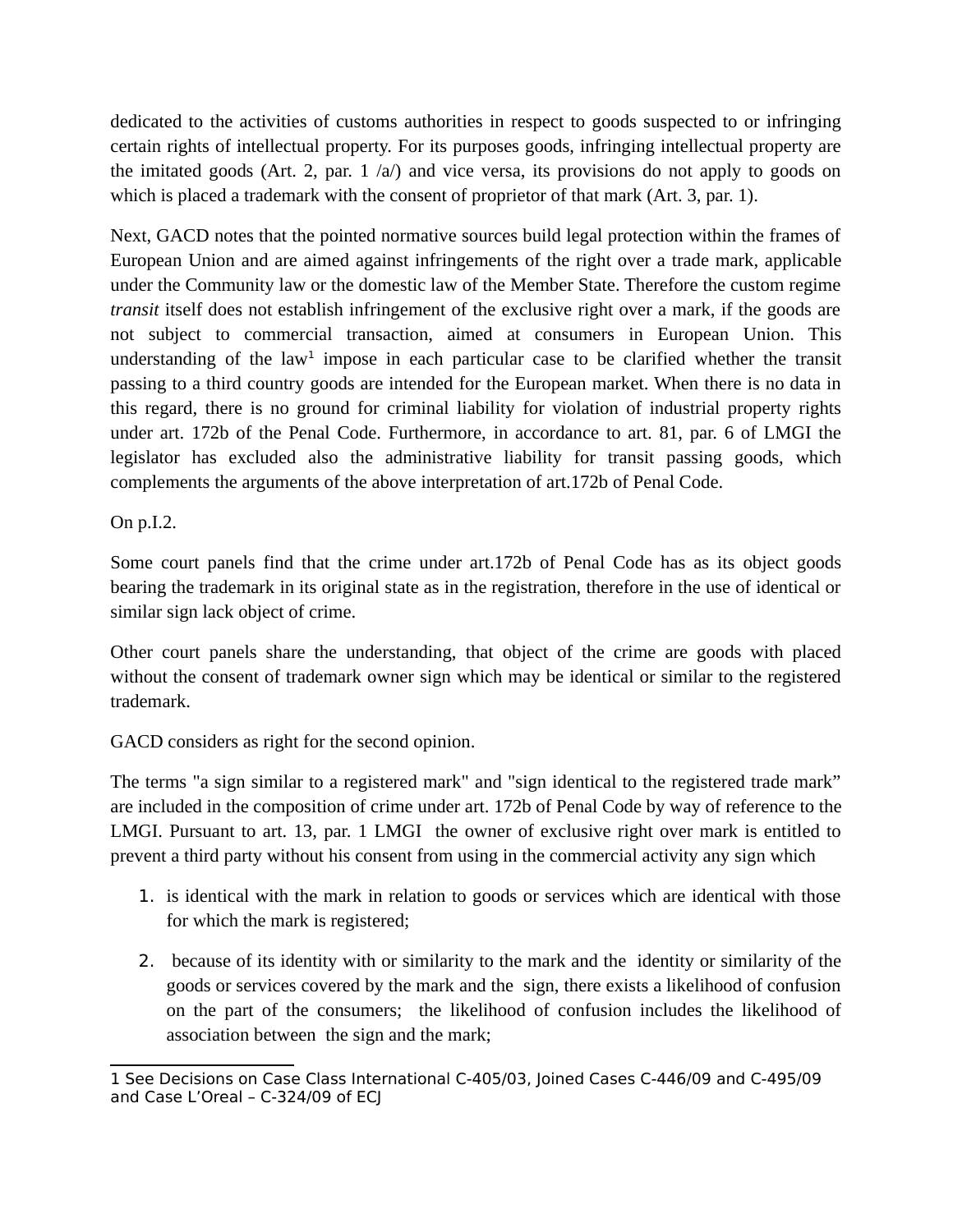3. is identical with or similar to the mark in relation to goods or services which are not identical with or similar to those for which the mark is registered, where the earlier mark has a reputation in the territory of the Republic of Bulgaria and where use of that sign without due cause would take unfair advantage of, or be detrimental to, the distinctive character or the repute of the earlier mark.

In each of these three hypotheses is referred to the use of sign, different from the registered trademark. The lack of consent of its proprietor for commercial use by third parties excludes the possibility of its occurrence in the original form on goods under their control. The originality of the trademark is in correlation with consent of its titular on its inclusion in commercial activity under the meaning of LMGI. It (originality – my note) always fell in his absence (consent – my note). Therefore goods with original sign could not be object of crime under art. 172 b of Penal Code.

Within its scope fall the cases, where identical signs are used in the option of art. 13, par. 1, it. 1 of LMGI and identical or similar signs in the option of art. 13, par. 1, it. 1 of LMGI.

The first option is relevant to counterfeit goods, as to them is demonstrated the combination identical sign - identical goods, where the likelihood of confusion is always assumed.

The controversial case causes additional explanations. Too often, under the influence of expert assessment, for minor differences between incriminated and registered sign (different color shade, larger or smaller scale of image etc.) it is assumed that the affixed sign is similar to the trademark and therefore is relevant the hypothesis of art. 13, par. 1, it. 2 of LMGI. Indeed in this case it is concerned an identical sign -imitation of the original one, and when it is used for identical goods there is the hypothesis of art. 13, par. 1, it. 1 of LMGI. Goods with counterfeit trademark under p. 14 /a/ of TRIPS Agreement states that "any goods, including packaging, bearing without authorization a trademark identical to a validly registered trademark in relation to those goods or where it cannot be distinguish in its essential characteristics of such trademark, and which therefore infringes the rights of holder of the trademark in question. " Art. 16, par. 1 of the same Agreement presumed that " In case of the use of an identical sign for identical goods or services, a likelihood of confusion shall be presumed. "

Quoted provisions assume that the goods with counterfeited trademarks are possible options of the identity of the sign, which can be manifested as strong similarity or indistinguishable or hardly distinguishable similarity with the main characteristics of the original. In the same line of reasoning is the view expressed in p. 3 of Interpretative Decision № 1 of 15.06.2009 on Interpretative case № 1/2008 of a GATD, according to which "the affixed by a third party graphics sign on the goods is a copy or imitation of the trademark irrespectively whether the image is identical or similar to the sign, acquired the capacity of trademark by virtue of registration under art. 10 of LMGI. "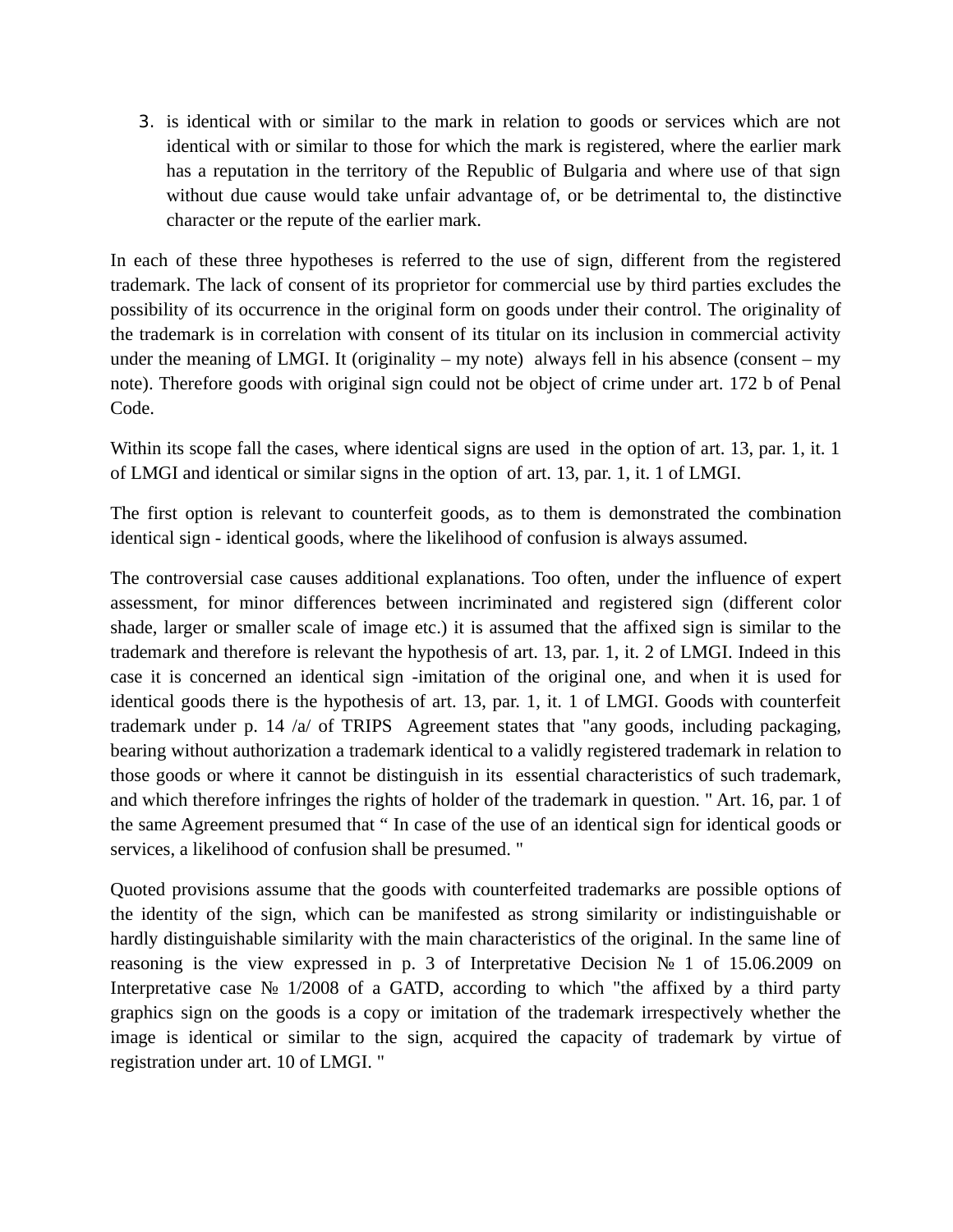The distinction between original and counterfeit goods is in line on the consent of trademark owner for the use of the trademark for identical goods, and not in line to sameness of the illegally used indication of the registered sign. On the counterfeits is infringed the main function of the mark - to indicate origin. The affixed on them sign does not allow for the relatively well informed and reasonably observant consumer to understand whether goods originate from the proprietor or arelated <sup>2</sup>business or originate from another party. He is devoid of opportunity to compare directly and immediately the perceived sign and the mark. Insubstantial differences between them are not able to trigger an assessment potential to counteract on the imitative suggestion of the counterfeit, and therefore should be neglected. Therefore, when the sign is copy or imitation of a registered mark and is placed on identical goods, the likelihood of confusion of the consumer is assumed without its proving to be necessary. In this case the violation of the right on a mark is under art. 13, par. 1, it. 1 of LMGI.

In the second option of using an identical or similar sign – the one under art. 13, par. 1, it. 2 of LMGI, the similarity is different from the copy or the imitation of the mark on the counterfeited goods. Under p. 8 of the Preamble of Regulation № 207/2009, from 26.02.2009 on Community trademark (codified version) the concept of similarity should be interpreted in relation to the likelihood of confusion. The latter is a function of the existence of a variety of factors, in particular of the recognition of the mark on the market, of the link which can be made with used and registered sign, the degree of similarity between the mark and the sign and between the marked goods or services. A crime under art.172b of the Penal Code is also possible under the conditions of art. 13, par. 1, it.2 of LMGI, but when reaching a conclusion about the likelihood of confusion of the consumer, since in this case it is not assumed, and it is a particular objective condition for the provision of criminal law protection for the right on the mark.

The similar sign is present in the hypothesis of art. 13, par. 1, it. 3 of the LMGI. This provision protects trademarks holders from actions described as "dilution", "blurring" or "received ready". It is typical for them, unlike the cases under art. 13, par. 1, it. 1 and 2 of LMGI, likelihood of consumer confusion is not provided. So formulated infringement of right over a mark is not covered by art. 172b of Penal Code as it relates to the additional objective element - establishing of the reputation of the earlier trade mark within the territory of Republic of Bulgaria, for which LMGI provides for a special order.

On p.І.3

The principle of community exhaustion is regulated in art. 15, par. 1 of LMGI and is a restriction on the right of the owner of exclusive right over a mark to prohibit its use for goods, which are released on the market on the territory of the Member States of the European Union, respectively European Economic Area, by him or with his consent.

<span id="page-6-0"></span><sup>2</sup>See Decision C-323/09 of ECJ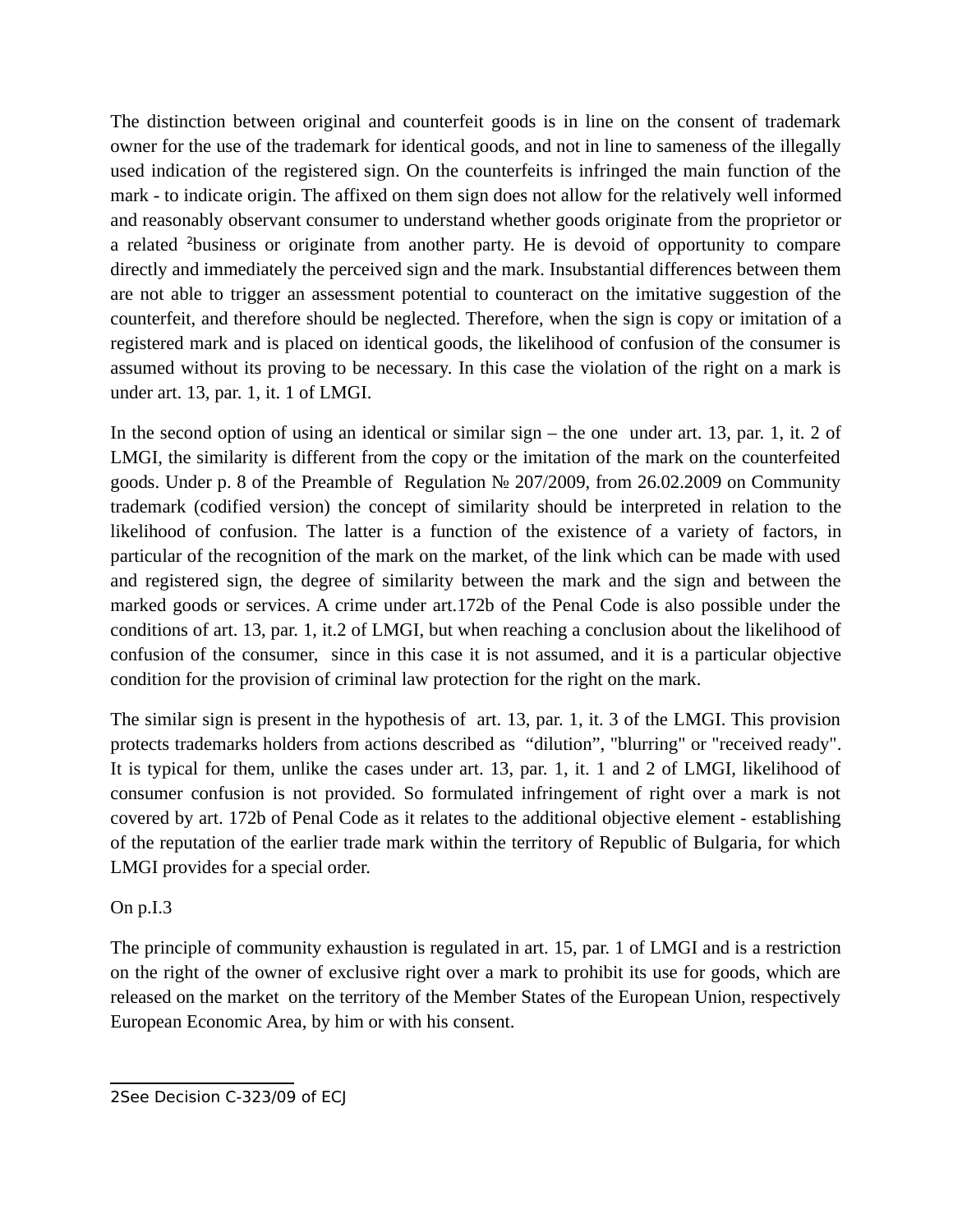The lexical and logical interpretation of art. 15, par. 1 of LMGI reveals his irrelevance to the scope of the objective elements of the crime under art. 172b Penal Code.

Community exhaustion of right over a trade mark occurs only in respect of goods, released on the market by the trademark owner or with its consent, i.e. the original goods. Therefore the introduced by art. 15, par. 1 of LMGI principle priori excludes use without consent of sign within the meaning of art. 13, par. 1, it. 1 and 2 in activities under art. 13, par. 2 of LMGI that fill the blanket rule of art. 172b Penal Code.

For these reasons GACD accept that the principle of Community exhaustion of right over trademarks is not applicable in case of establishing unlawful use of a trademark under art. 172b Penal Code.

On p.І.4

The term "commercial activity" within the meaning of art. 172b Penal Code specifies the way, on which could be infringed the right of a proprietor of mark. It is open to interpretation only in the context of art. 13, par. 1 and 2 of LMGI. The commercial activity, as it was mentioned in point I.1 is limited to performance of the listed in art. 13, p. 2 of LMGI actions, by which in the commercial cycle are introduced goods for profit, namely:

1. affixing the sign to the goods or to the packaging thereof;

2. offering the goods, placing them on the market or stocking them for these purposes under that sign, or offering or supplying services thereunder;

3. importing or exporting the goods under that sign;

4. using the sign on business papers and in advertising.

GACD disagrees to the opinion that the objective content of art. 172b Penal Code is supplemented by the provisions of the Commercial Law ( Prom., SG, issue 48 from 18.06.1991, in force from 1.07.1991, the latest revision No. 15 .02.2013, in force from 15.02.2013, amend. and supplemented. No. 20 of 28.02.2013 (CL). Such reference is unacceptable for several reasons.

Firstly, the CL itself does not create a legal definition of commercial activity, but rather built on the concept of trader, indicating which persons are traders (art. 1 of CL)/ and which are not (art. 2 of CL). The legislative approach focuses on the capacity of the individuals and not on the performed activities. In contrast of it, art. 13, par. 2 LMGI creates a comprehensive list of activities in the course which performing is possible infringement of right over a mark. Obviously the legislator did not refer the CL, but has distanced from it, avoiding inclusion in the elements of the criminal composition of the special capacity *trader*, unlike other provisions of the Penal Code ( as art. 227b, par. 1, Art. 227c, art.227d Penal Code etc.).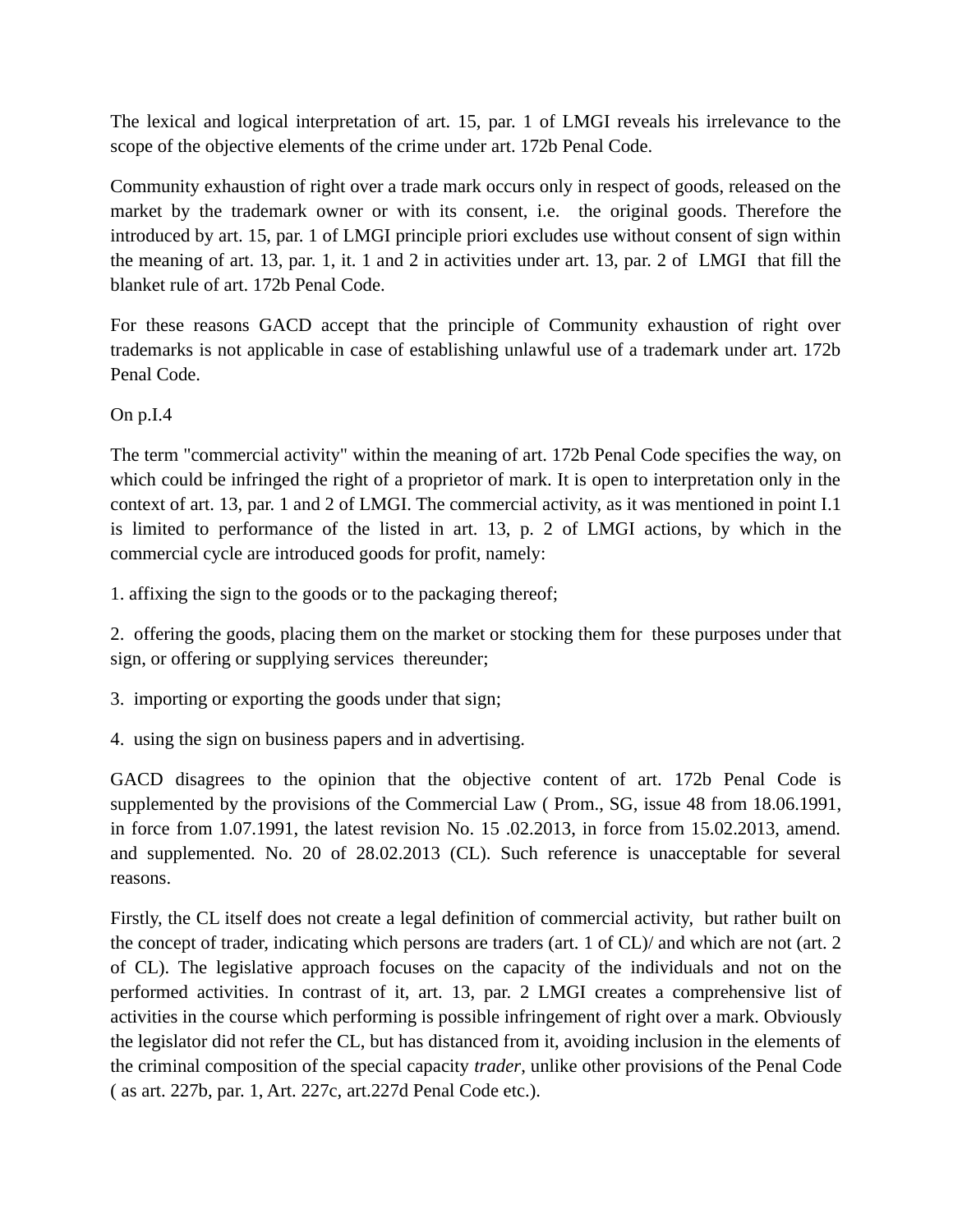Secondly, the linking of the executive act of art. 172b Penal Code with the outlined in CL perimeter of the civil circle finds excluded from the interpreted provision possibility persons without status of traders to avoid criminal liability, despite of the existence of all other prerequisites of the discussed legal text. Such result would limit unnecessarily the scope of art. 172b Penal Code and would reduce in diversion to its purpose, its beneficial effect of criminal legal regulator.

# On p.ІІ.1

The controversial practice of the courts in cases where user of goods with a sign under art. 13, par. 1 LMGI is a legal entity should be resolved in accordance with the principle of Bulgarian criminal law that the subject of crime can only be a physical person.

Participation of legal entities in different legal relations is performed by the behavior of the physical persons who form and express willingness on its behalf.

Relevant for determining the subject of the crime of art. 172b Penal Code, when the presence of an entity in a civil-legal circle is related to an infringement of the exclusive right to a mark, is the question of who committed specific actions led to its unauthorized use. In each case it is necessary to investigate the orientation of the behavior of the physical person, actually engaged in the act, by ordering and production of goods, actions of import and export, advertising, warehousing, brokerage, offering for sales, sales etc. Intentional nature of the crime impose the determination of all the elements, objectifying conscious perceptions for the antisocial character of the act, providing of socially dangerous consequences and the willing these to occur.

On p.ІІ.2

The legislator did not set a requirement of special capacity of the subject of the crime under art. 172b of Penal Code.

In the formulation of the provision is used use relative pronoun "who", indicating, in criminal aspect that subject could be any mentally responsible physical person, that has reached determined by the law age, which has committed the executive act of art. 172b Penal Code.

The special way of its realization – use in the commercial activity, does not correlate with the capacity trader under CL as, the activity itself is not covered by its provisions, as explained in p.І.4.

Criminal law protection is put in dependence on the nature of the performed activity, rather than particular capacity of the perpetrator.

On p.ІІІ.1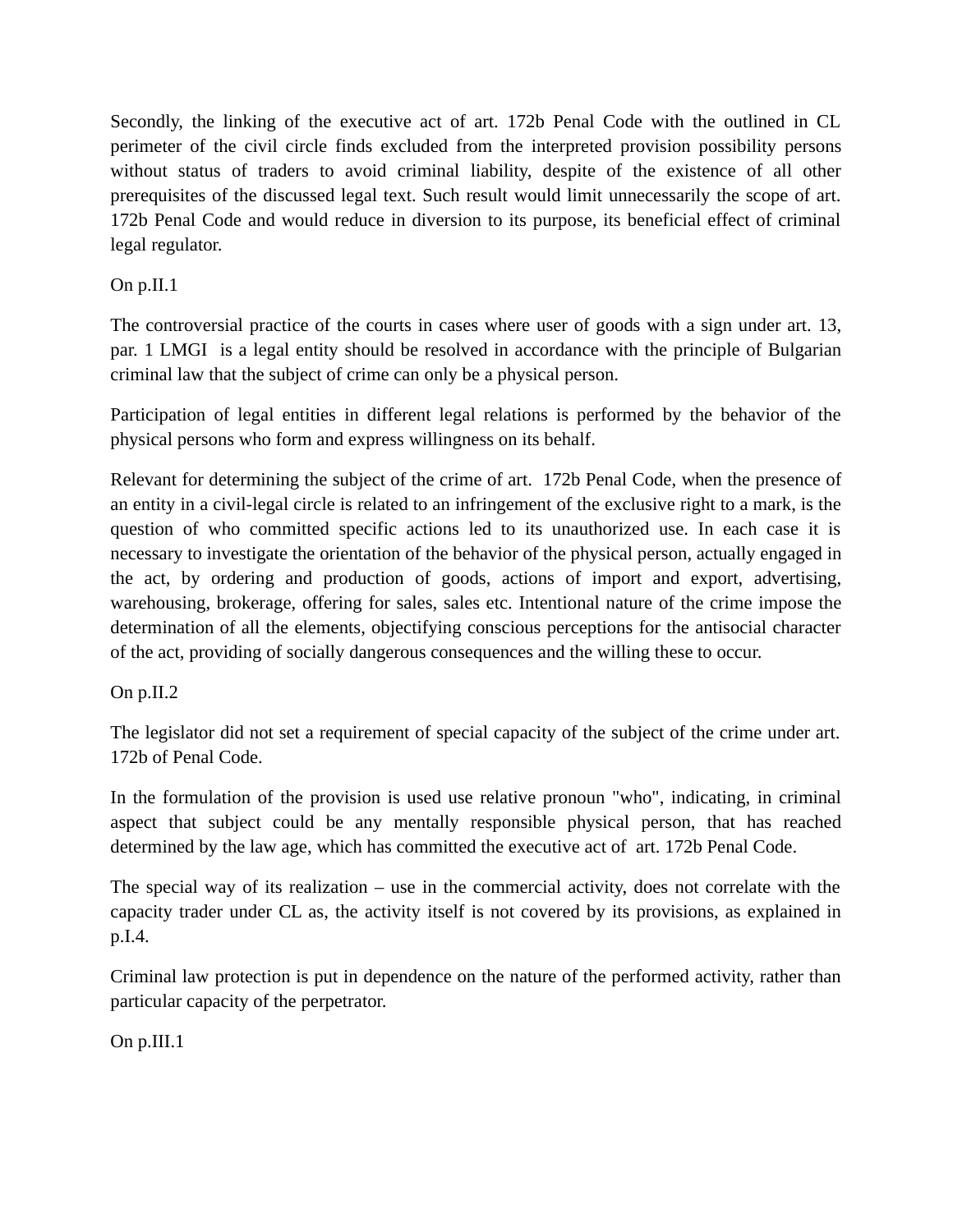CACD, following established in the court practice<sup>[3](#page-9-0)</sup> tradition maintains that the basis of a civil claim in the criminal process is the act in its delict appearance. On a compensation are subject the damages which are a direct consequence, irrespective whether they are element of the criminal composition.

The crime under art.172b, par. 1 of Penal Code is on a simple performing, without providing of criminal result. The aggravated composition of art.172b, par. 2 Penal Code includes the occurrence of significant harmful consequences. In all cases, however, the crime leads to a negative change the conditions for normal existence and the possibility of exercising the exclusive right on mark. The achieved commercial status and reputation of the owner of an exclusive right are affected. In his legally protected sphere l occur adverse changes that have property dimension. For the proper qualification of the act including for its discussion in the context of art. 9, par. 2 Penal Code or the preconditions for the administrative liability, it is important to be determined the amount of damages and the amount of the significant harmful consequences.

Recognition of the damages of the crime under art. 172b Penal Code is consistent with applicable international law and Community law.

According to Article 45, par. 1, of the TRIPS Agreement, the judicial authorities should be authorized to order the infringer to pay to the right holder the damages in an amount adequate to compensate him for damage suffered by him due to violation of the right of intellectual property. In the same line is art. 13 of Directive 2004/48/EC of European Parliament and the Council of 29.04.2004 on enforcement of intellectual property rights, requiring Member - States to guarantee that at the request of the injured party, judicial authorities will stipulate the offender to pay to the right holder compensation in accordance to the actual damages. These commitments are reflected in art. 76, par. 1, p. 3 LMGI governing a claim for compensation of damages for breach of right over a mark.

The determination of the amount of damages poses in front of the court practice serious challenges. They are associated with the essential characteristics of the right over a mark as a specific intangible asset, part of the intellectual property. The application of the mark in the stock circle is a result of costs and time to create trade reputation of its. The negative economic consequences of its involvement are real and distinct, but difficult to quantify under the known mechanisms of the delict. The national legislator, adjusting with the existing international standards<sup>[4](#page-9-1)</sup> has created in art. 76b, par. 1, it. 2 LMGI presume mechanism for assessment of damages for infringement of right on the mark. According to it, if the claim is established on its ground, but there is not enough information about its amount, the claimant may ask as compensation sum equivalent to the retail prices of lawfully manufactured goods identical or

<span id="page-9-0"></span><sup>3</sup> See PP No 1 of 07.02.1955, amended with PP No 7/87 and PP No 9 of 25.12.1961

<span id="page-9-1"></span><sup>4</sup> See Motives on the Draft Law for amendment of LMGI, 17.05.2006, 40 GA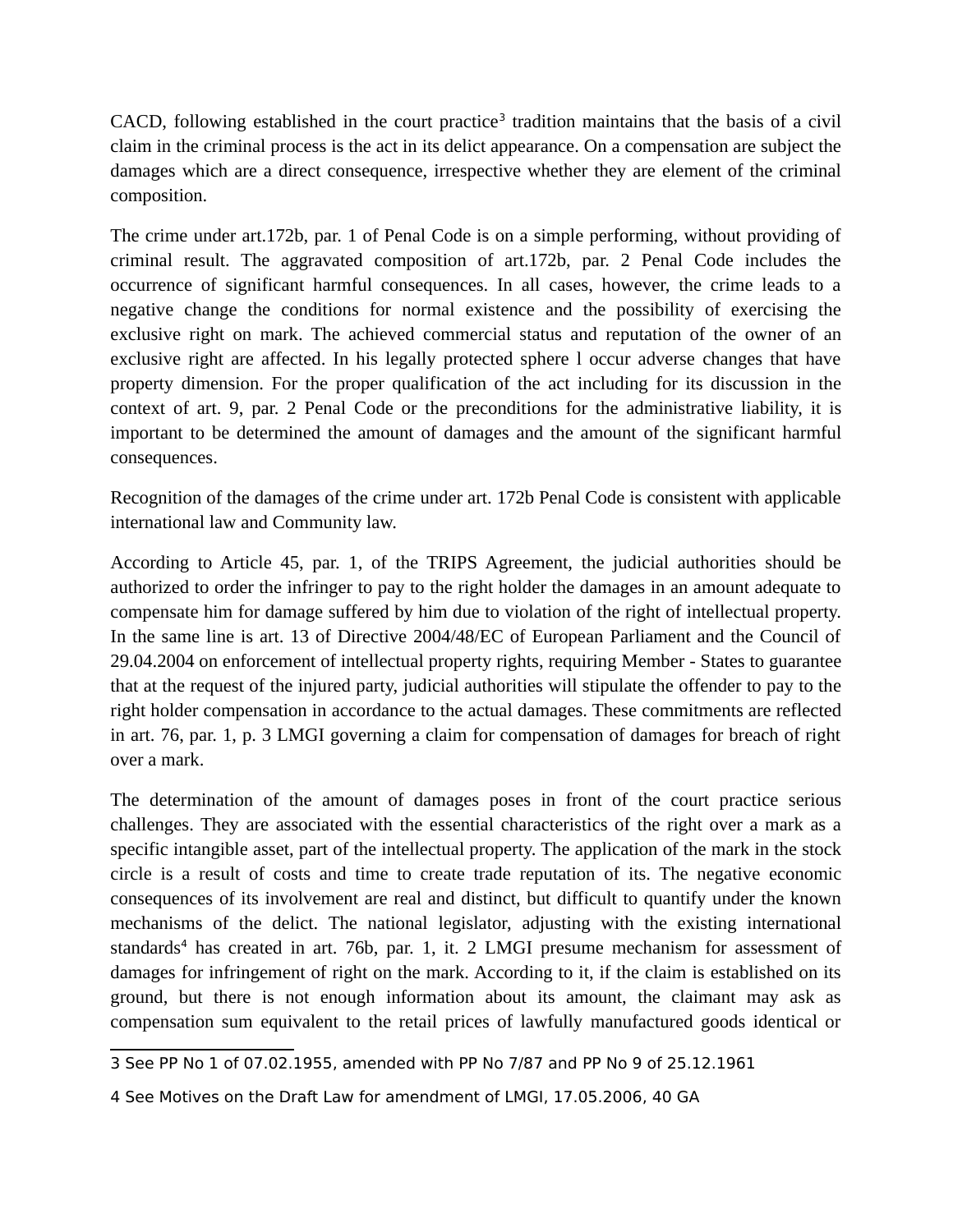similar to the goods subject to the infringement. This algorithm is in line with the rule in criminal proceedings to be searched only the suffered damages, and not the loss of earnings, as well to the postulate that the legal persons do not suffer moral damage. Designed on the specifics of the infringed right under art.172b Penal Code this view reflects presumed economic consequences of the affected of one in its essence intangible asset. The absolute amount of determined thus damages is practical guide for proper qualification of the crime under art. 172b Penal Code and its differentiation from the administrative infringements.

On p. III.2

The figure of the injured party occurs after a positive response to questions whether a person has suffered damages (property or moral) or whether these are direct and immediate result of the crime.

Taken by GACD understanding that the crime under art. 172b Penal Code causes real damages naturally leads to the recognition of procedural opportunity based on art. 74, par. 1 - 2 of the Penal Procedure Code and art. 84 of Penal Procedure Code, the injured physical person and the injured legal entity to be constituted as civil claimants. Under certain contractual terms and conditions this right may occurs and for a licensee on the argument from art. 75, par. 1 and par. 3 LMGI.

Based on the above, the General Assembly of the Criminal Divisions of the Supreme Cassation Court of the Republic of Bulgaria

## **HAS DECIDED**

**On p. I.1.**

**The objective element of the composition of art. 172b Penal Code "use in commercial activity" when goods are passing transit through territory of the Republic of Bulgaria is present if the goods are subject of a commercial transaction aimed at consumers in European Union.**

# **On p.І.2**

**Use of signs, similar to foreign trademarks, is an intrinsic element of the crime under Art. 172b Penal Code.**

## **On p.І.3**

**The principle of Community exhaustion of the right on trademark is not applicable for establishing of illegal use of trademark under art.172b Penal Code.** 

**On p.І.4**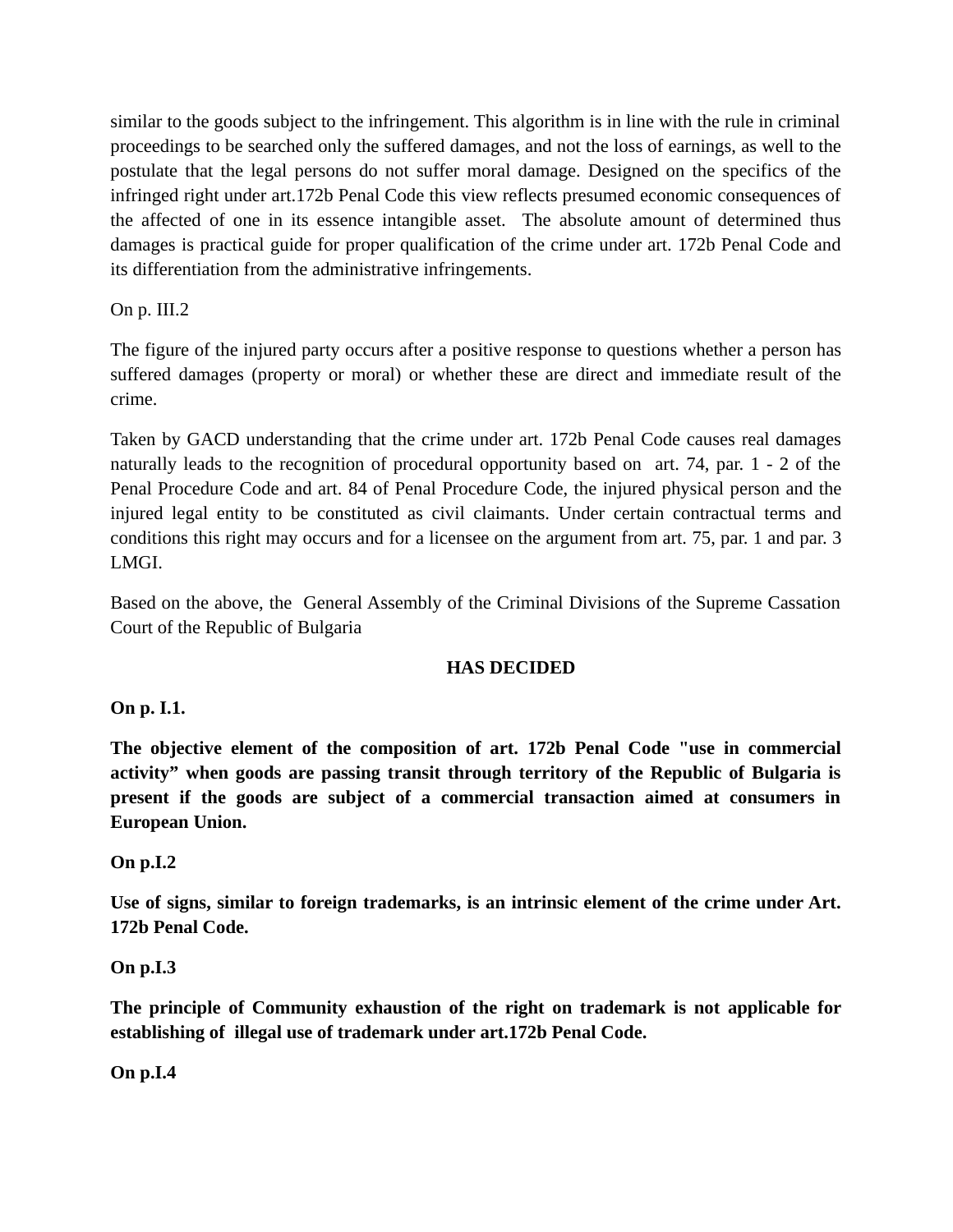**The element "commercial activity" of the composition of the crime under art. 172b Penal Code is present in the hypotheses of art. 13, par. 2 LMGI, when the activities are being carried out for the realization of economic benefits; it is not depending on the performed by the subject activity as trader under the Commercial Law.**

**On p.ІІ.1**

**The subject of the crime under art. 172b Penal Code when a user of the unlawfully identified goods is a legal entity is the physical person, on the behavior of which the legal entity has acquired the capacity of the user.**

**On p.ІІ.2**

**The subject of the crime under art.172b Penal Code can be any criminally responsible person.**

**On p. III.1**

**From the crime under art.172b Penal Code may occur damages, subject to compensation.**

**On p.ІІІ.2**

**Injured physical/legal person is the holder of the right over a mark, who could be constituted as a civil claimant.** 

**CHAIRMAN:**

**(Professor LAZAR GRUEV)**

**VICE. CHAIRMAN OF SCC:**

**(PAVLINA PANOVA )**

**HEADS OF DIVISIONS:** 

**ELIANA KARAGYOZOVA ............. IVAN NEDEV ................**

**TATIANA KANCHEVA ..................**

**MEMBERS:**

**PLAMEN TOMOV**

**(Special opinion on p, I.3.)**

**ELENA VELICHKOVA**

**TSVETINKA PASHKUNOVA**

**ELENA AVDEVA**

**KAPKA KOSTOVA**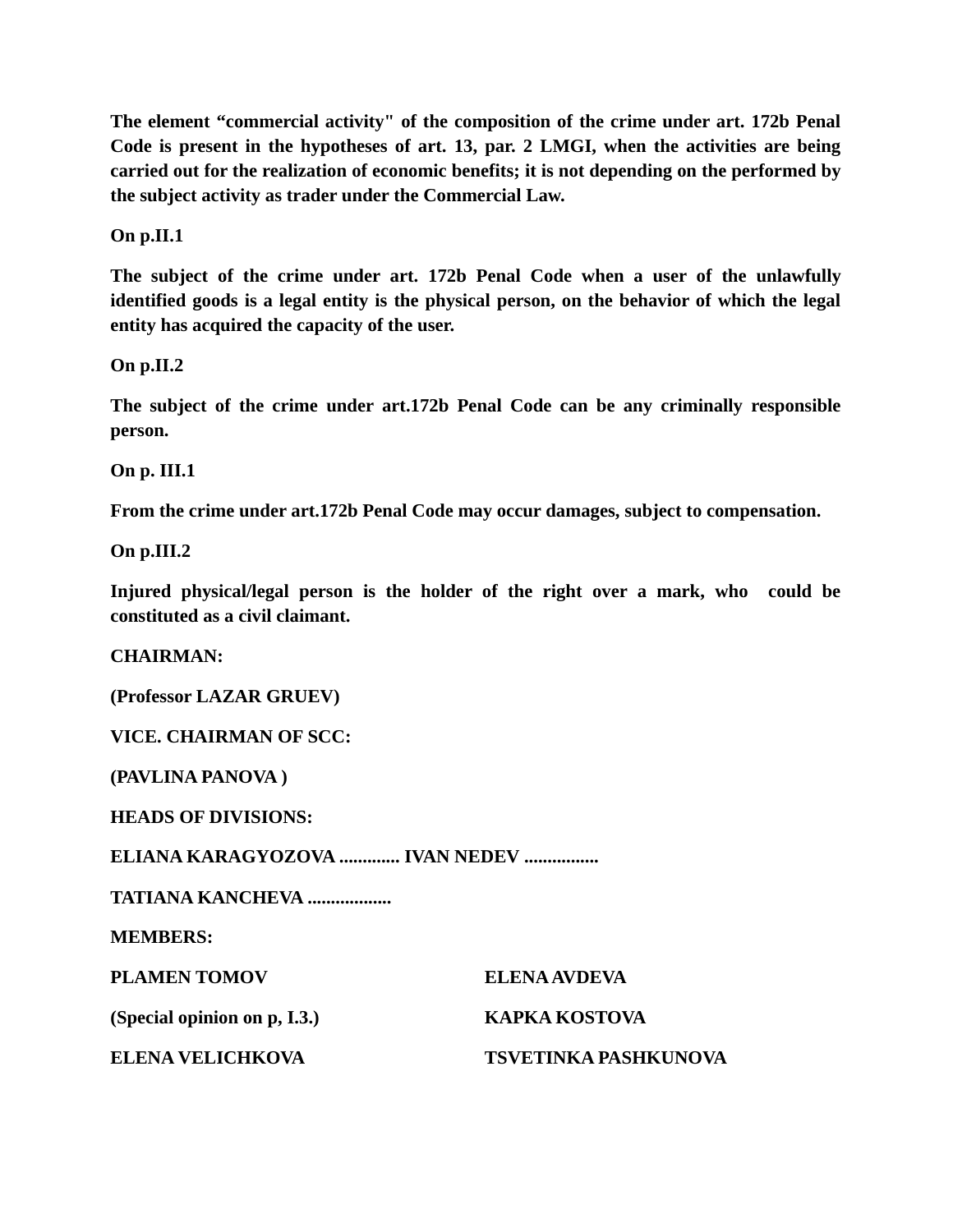| LIDIA STOYANOVA             | <b>BLAGA IVANOVA</b>         |
|-----------------------------|------------------------------|
| EVELINA STOYANOVA           | <b>SEVDALIN MAVROV</b>       |
| <b>LILYANA METODIEVA</b>    | <b>TEODORA STAMBOLOVA</b>    |
| <b>SASHA RADANOVA</b>       | <b>MINA TOPUZOVA</b>         |
| <b>VERONICA IMOVA</b>       | <b>DANIELA ATANASOVA</b>     |
| YURI KRASTEV                | <b>BISSER TROYANOV</b>       |
| <b>KRASIMIR HARALAMPIEV</b> | <b>PLAMEN PETKOV</b>         |
| ROUJENA KERANOVA            | <b>KRASIMIR SHEKERDZHIEV</b> |
| FIDANKA PENEVA              | (Special opinion on p. I.5.) |

### SPECIAL OPINION

of the judge Plamen Tomov

I think that on the the question of Is the principle of Community exhaustion of right over a trademark is applicable when establishing the unlawful use of trademark under Art. 172b of Penal Code? "(I.3) was incorrectly answered categorically negative, that this principle is not applicable.

For the explicitness of the response has a place only in substantive legal aspect: the principle of the Community exhaustion relates to original goods, and these really could not be object of the crime under art.172b Penal Code.

The discussed question has though - and this is reflected in its formulation (in establishing") - a certain procedural aspect: the original goods could not be, but they become object of the crime in a particular case (it is clear that this would happen as a result of error), how could it be established that?

The answer is, I think, obvious: being proved that the incriminated goods are actually original and that the principle of Community exhaustion of right over a trademark rights is active, but unfortunately, this response do not follow directly from the above interpretation.

### (PLAMEN TOMOV)

Special Opinion of Judge Krasimir Shekerdjiev on Interpretative Decision № 1/2013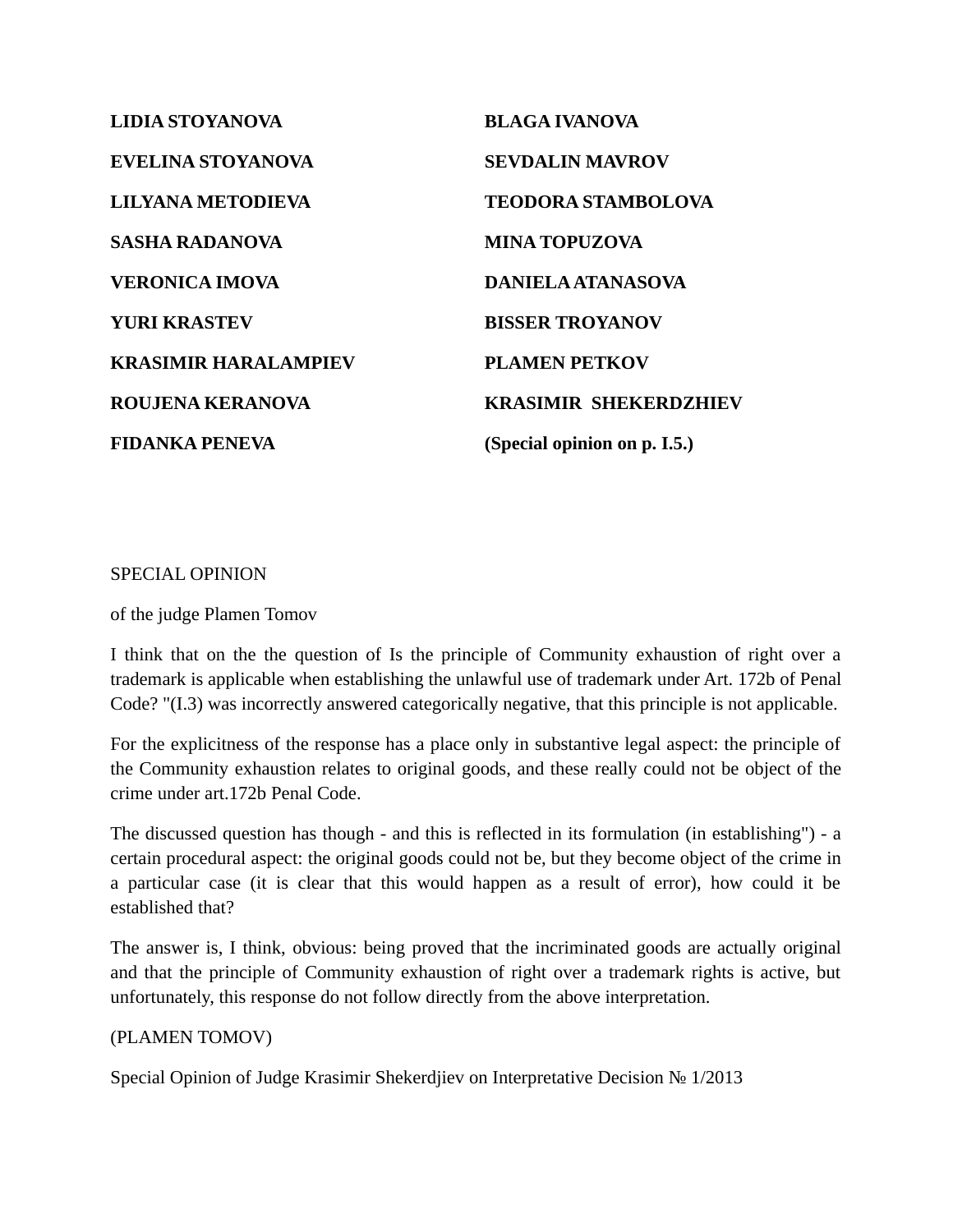I could not agree with the opinion of the majority in relation to points III.1 and III.2 of the interpretative decision. From the wording of the provision of art.172b Penal Code could be made the conclusion that the legislator has outline the main composition of the crime in the provision of art.172b, paragraph 1 and in paragraph 2 of the same text has provided two aggravated compositions of the same crime. The analysis of the main composition gives grounds to assess whether it is on simple performing (as adopted and the majority) and for its performing is not required the occurrence of any damages. They are incriminated as a separate qualifying circumstance and exactly its appearance is a ground for increased criminal liability. The structure of the legal provision is similar to that of art.282 Penal Code, for which there is no doubt that it does not provide occurrence of damages in its main composition (that of art.282, par. 1 Penal Code) of damage. I find that the figure of the injured party in criminal proceedings is always associated with this he to endure damages incurred as a result of a crime. I think that these damages are always part of the crime composition and namely its occurrence is a ground to be provided the procedural opportunity the injured party (on the pre-court phase) to take participation in the criminal proceedings, respectively civil claimant in the court phase. In the luck of provided by the legislator damages (part of the crime composition) I do not find as possible to be accepted that the participation of injured party in any of the criminal proceedings is possible.

Therefore I assume that when the legislator has not provided as an element of the composition of the crime of art.172b, par, 1 CCP occurrence of damages on these proceedings do not exist the figure of injured party or civil claimant, respectively it is not acceptable the consideration of civil claim with subject caused damages for joint consideration in criminal proceedings. This is only possible in the hypothesis of art.172b, par. 2 Penal Code and only in the existence of aggravating circumstances, "significant adverse consequences."

I can not agree with the majority opinion that provisions of Art. 45, par.1 of the TRIPS Agreement support the thesis of the majority. Indeed, there is a requirement for the judicial authorities to order the infringer to pay to the right holder damages in an amount, compensating the damage suffered as a result of infringement of intellectual property rights. This requirement contains an obligation for national authorities to ensure judicial protection of any affected rights, but does not require it to be in the criminal proceedings. There is no dispute that in the national legislation exists a possibility a claim with subject affected intellectual property rights to be brought under the general order, respectively the lack of opportunity damages to be sought within the criminal proceedings is not a violation of the Agreement.

In conclusion, it should be noted also that with the decision for the existence of damage in cases concerning art.172b, par. 1 Penal Code SCC (with respect to the constant practice) requires the authorities of pre-court phase to meet all their obligations under Chapter VIII, Section I of Penal Procedural Code as always to search the person, who has endured damages from the incriminated action, to clarify to that person its rights under art. 75 PPC, provide the ability to participate in criminal proceedings and these obligations must be met no matter where is the residence of this